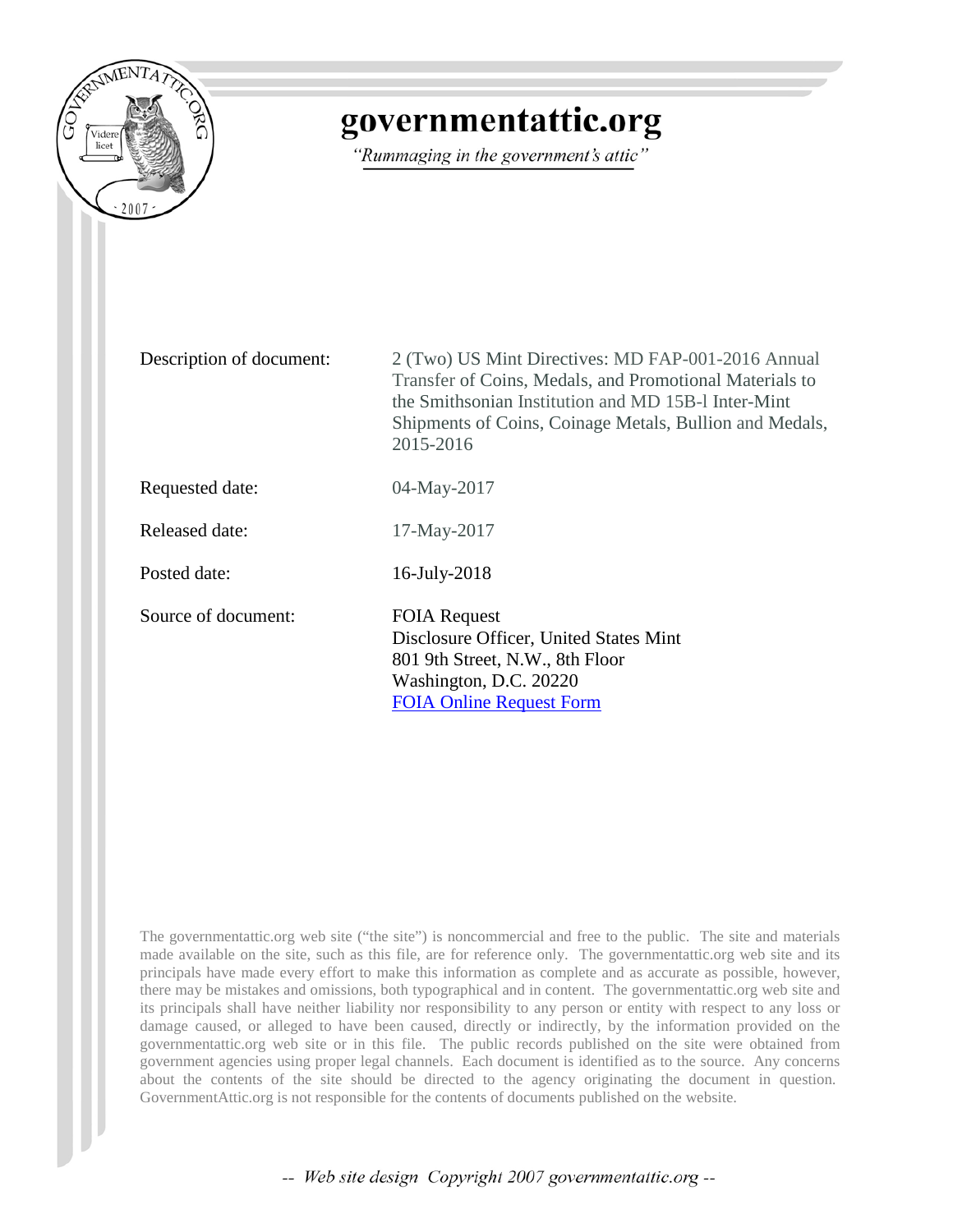

#### **DEPARTMENT OF THE TREASURY**  UNITED STATES MINT WASHINGTON, D.C. 20220

May 17, 2017

This is in response to your May 4, 2017, Freedom of Information Act (FOIA) request for a copy of the following United States Mint Directives: MD 8A-4; MD FAP-001-2016; and MD 15B-l.

Enclosed as responsive to your request are the following United States Mint Directives: Annual Transfer of Coins, Medals, and Promotional Materials to the Smithsonian Institution (MD FAP-001-2016); and Inter-Mint Shipments of Coins, Coinage Metals, Bullion and Medals (MD 15B-l).

The United States Mint maintains no records that are responsive to your request for United States Mint Directive MD 8A-4.

Should you disagree with this FOIA determination, you may appeal this decision within 35 days from the date of this letter. Your appeal must be in writing, signed by you, and should be addressed to: Principal Deputy Director, United States Mint, 8<sup>th</sup> Floor, 801-9<sup>th</sup> Street, N.W., Washington, D.C. 20220. The appeal should reasonably describe the records requested, and should specify the date of the initial request and date of this initial determination. The appeal should also include any supporting arguments as to why you believe the records denied should be released, and should set forth the address where you wish to be notified of the decision on appeal.

Sincerely,  $\bigcap$ hot. atalun 1-

Kathleen Saunders-Mitchell Disclosure Officer/ FOIA Public Liaison

Enclosure(s)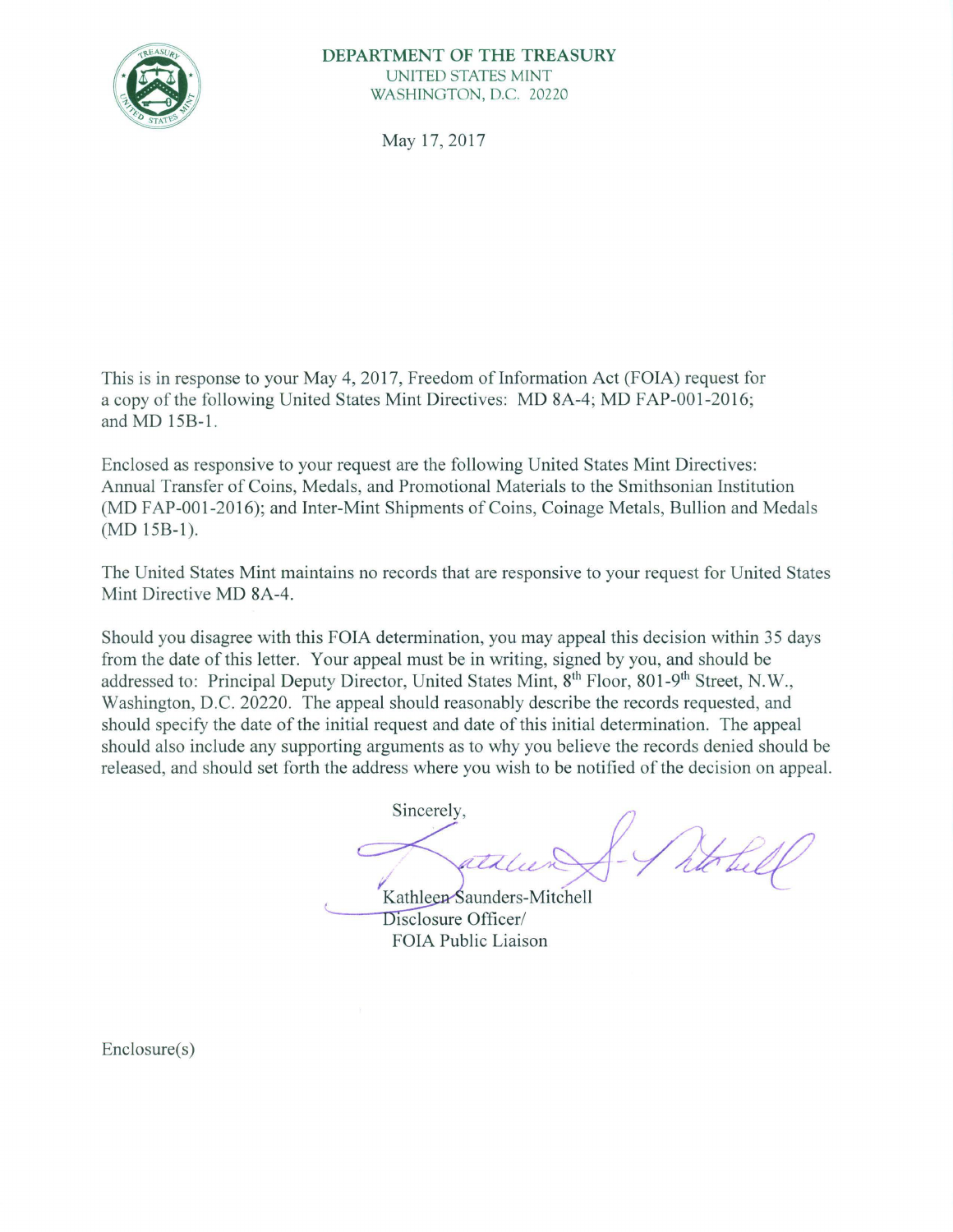# **DEPARTMENT OF THE TREASURY UNITED STATES MINT WASHINGTON, D.C. 20220**

## **United States Mint Directive MB 60 2016** MD FAP-001-2016

**June 22, 2016** 

# **Annual Transfer of Coins, Medals, and Promotional Materials to the Smithsonian Institution**

- 1. **PURPOSE:** This revised directive establishes policy for the United States Mint (Mint) to transfer coins, medals, and promotional materials annually to the Smithsonian Institution's National Numismatic Collection **(NNC).**
- 2. **SCOPE:** This directive applies to Mint-manufactured coins, medals, and promotional materials, as well as other United States Mint-produced items not specifically covered by this directive, but requested and approved by the Director or Deputy Director of the United States Mint.
- 3. **BACKGROUND:** The NNC is one of the largest numismatic collections in the world and the largest in North America. Located at the National Museum of American History (NMAH), the NNC includes more than 1.6 million objects. The core of the collection came to the NNC via a transfer in 1924 of approximately 18,291 numismatic items from the Philadelphia Mint From 1924 through 1990, the Mint transferred items to the Smithsonian collection on an irregular basis. In 1990, the Mint implemented Management Directive (MD) 13B-5 to establish policy for the annual transfer of coins, medals, and promotional materials to the NNC.
- 4. **POLICY:** Each fiscal year, the Mint will transfer coins, medals, and numismatic promotional materials and any other pertinent materials not specifically covered by this directive in Section 6.

# 5. **RESPONSIBILITIES:**

a. The Mint Curator will determine which products or other materials should be transferred to the **NNC.** The curator will also keep an inventory transfer list and all permanent records of the transfer, which will be jointly signed by a Smithsonian Institution representative.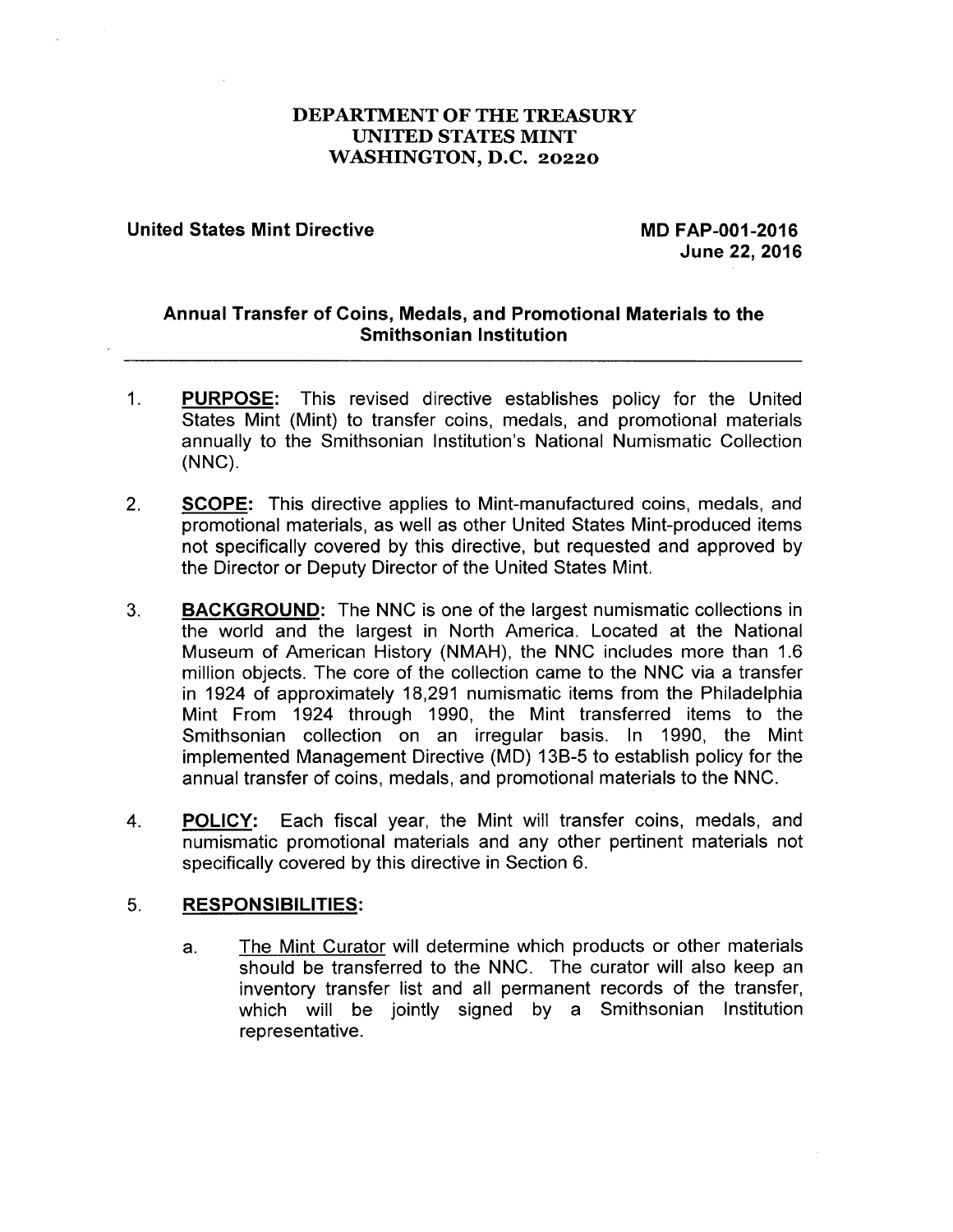- b. The Numismatic and Bullion (NaB) Directorate's Sales Operations Branch will assemble the products and other materials, such as brochures or other advertising collateral, to transfer.
- c. The Chief Financial Officer (CFO) will account for the transfer of products and other materials and execute a write-off for transfer. The CFO will also create a letter to the Smithsonian detailing the inventory of the transfer for the Director/Deputy Director to sign.
- d. The Director/Deputy Director for Management, United States Mint, will approve the transfer.
- 6. **COINS AND MEDALS TO BE TRANSFERRED:** The annual transfer of coins and medals to the Smithsonian's NNC must include: (1) one United States Mint Uncirculated Coin Set®; (2) one United States Mint Proof Set<sup>®</sup>;(3) one uncirculated version of each commemorative coin; (4) one set of American Eagle Coins (e.g., uncirculated or proof version of silver, gold or platinum); (5) one of each three-inch medal and/or smaller medal produced; and (6) all other items authorized and approved by the Director or the Deputy Director of the United States Mint (e.g., bullion coins, special collectibles, First Spouse Gold Coins, etc.).

#### 7. **CRITICAL REQUIREMENTS:**

- a. Materials will be transferred by the Mint to the Smithsonian on a yearly basis, accompanied by a letter from the Director or Deputy Director of the United States Mint to the Director of the NMAH documenting the date of the transfer and a list of all materials approved for transfer.
- b. All transfer materials will be inventoried and accounted for at the Mint, and properly controlled until transferred.
- c. The Curator will retain copies of all documents discussed in subparagraph Section 5.a. as permanent records of the United States Mint.
- 8. **AUTHORITY:** 20 U.S.C. § 50 provides that, "Whenever suitable arrangements can be made from time to time for their reception, all objects of art and of foreign and curious research, and all objects of natural history, plants and geological and mineralogical specimens belonging to the United States which may be in the city of Washington, in whosoever custody they may be, shall be delivered to such persons as may be authorized by the Board of Regents to receive them."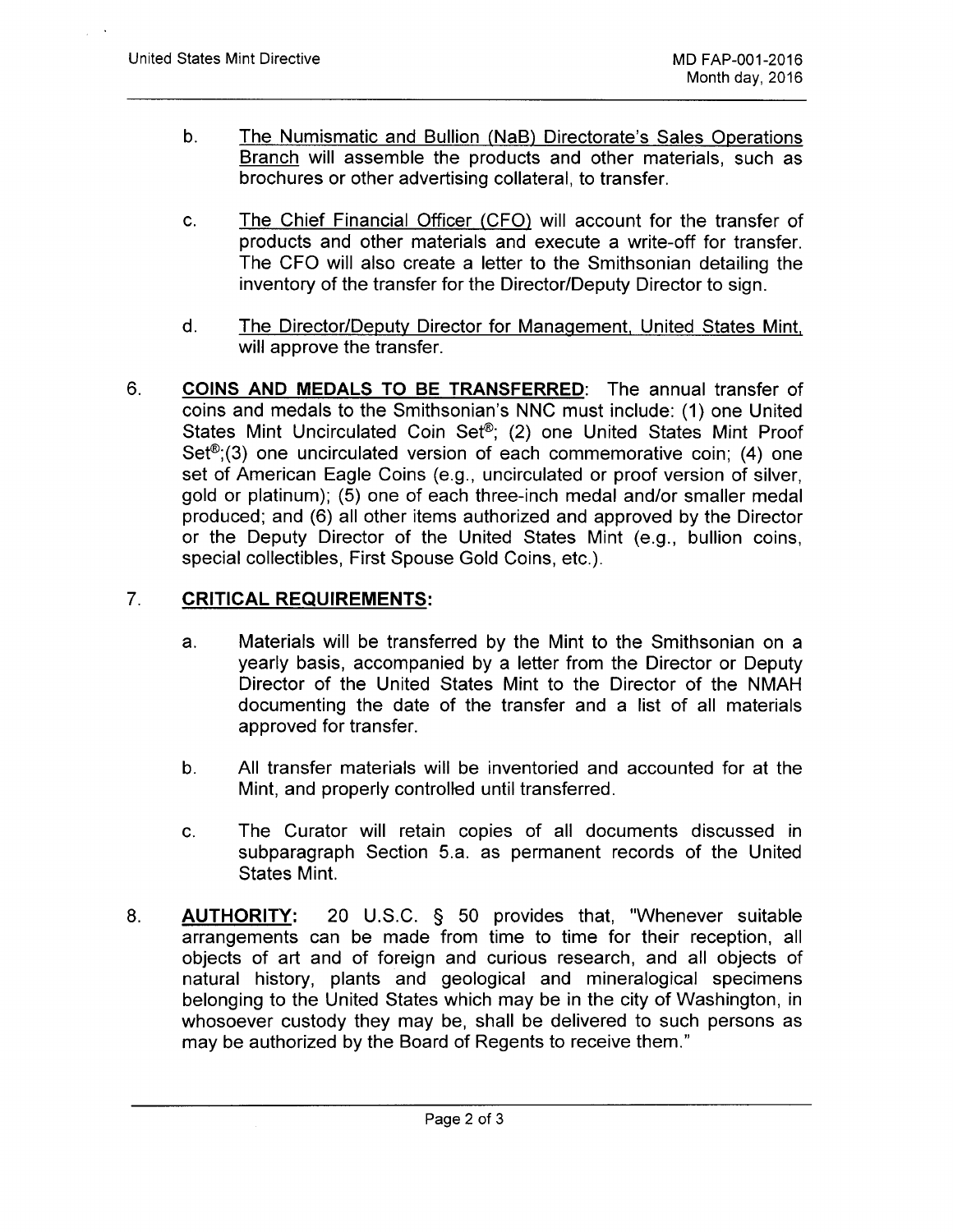$\bullet$  $\ddot{\phantom{a}}$ 

- 9. **CANCELLATION:** MD 138-5, "Annual Transfer of Coins, Medals, and Promotional Materials to the Smithsonian Institution," September, 2010
- 10. **DOCUMENT REVIEW DATE:** June 22, 2021.
- 11. **RESPONSIBLE OFFICE:** Financial Directorate, Accounting Division.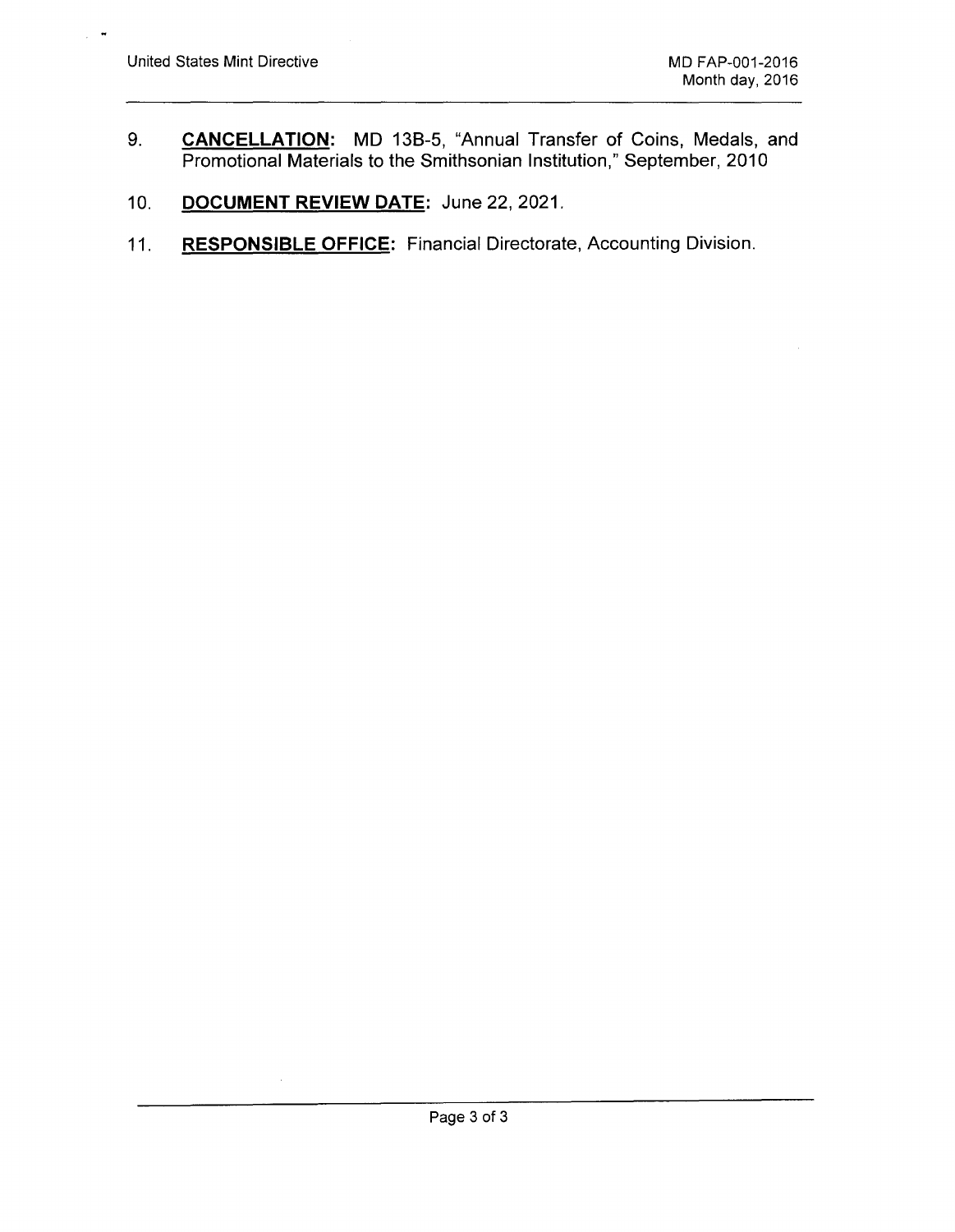# **DEPARTMENT OF THE TREASURY UNITED STATES MINT WASHINGTON, D.C. 20220**

## **United States Mint Directive MB 15B-1 and MB 15B-1 and MB 15B-1 and MB 15B-1 and MB 15B-1 and MB 15B-1 and MB**

**August 10, 2015** 

# **Inter-Mint Shipments of Coins, Coinage Metals, Bullion and Medals**

- 1. **PURPOSE:** This directive provides guidance for shipping coins, coinage metals, bullion and medals between Mint facilities.
- 2. **SCOPE:** All Mint facilities.
- 3. **OUTCOME:** Only properly authorized coin, coinage metal, bullion and medal shipments will be made. Shipments will be safeguarded and conducted in accordance with the nature and value of the materials involved and the needs and capabilities of the facilities involved.

#### 4. **POLICY:**

- a. Only the Associate Director for Manufacturing or his/her designate can authorize these shipments between Mint facilities.
- b. All shipments must be fully documented and receipt must be verified in as much detail as is feasible considering the nature and value of the shipment.
- c. Discrepancies between items shipped and items received shall be reconciled by and between facilities involved. Significant discrepancies shall be reported to the authorizing official.

## 5. **RESPONSIBILITIES:**

- a. The Associate Director for Manufacturing or his/her designate is responsible for authorizing these shipments between Mint facilities.
- b. Plant Managers are responsible for shipping and receiving authorized shipments to/from other Mint facilities, documenting shipments and receipts, resolving discrepancies, and reporting significant discrepancies to the authorizing official.

# 6. **CRITICAL REQUIREMENTS:**